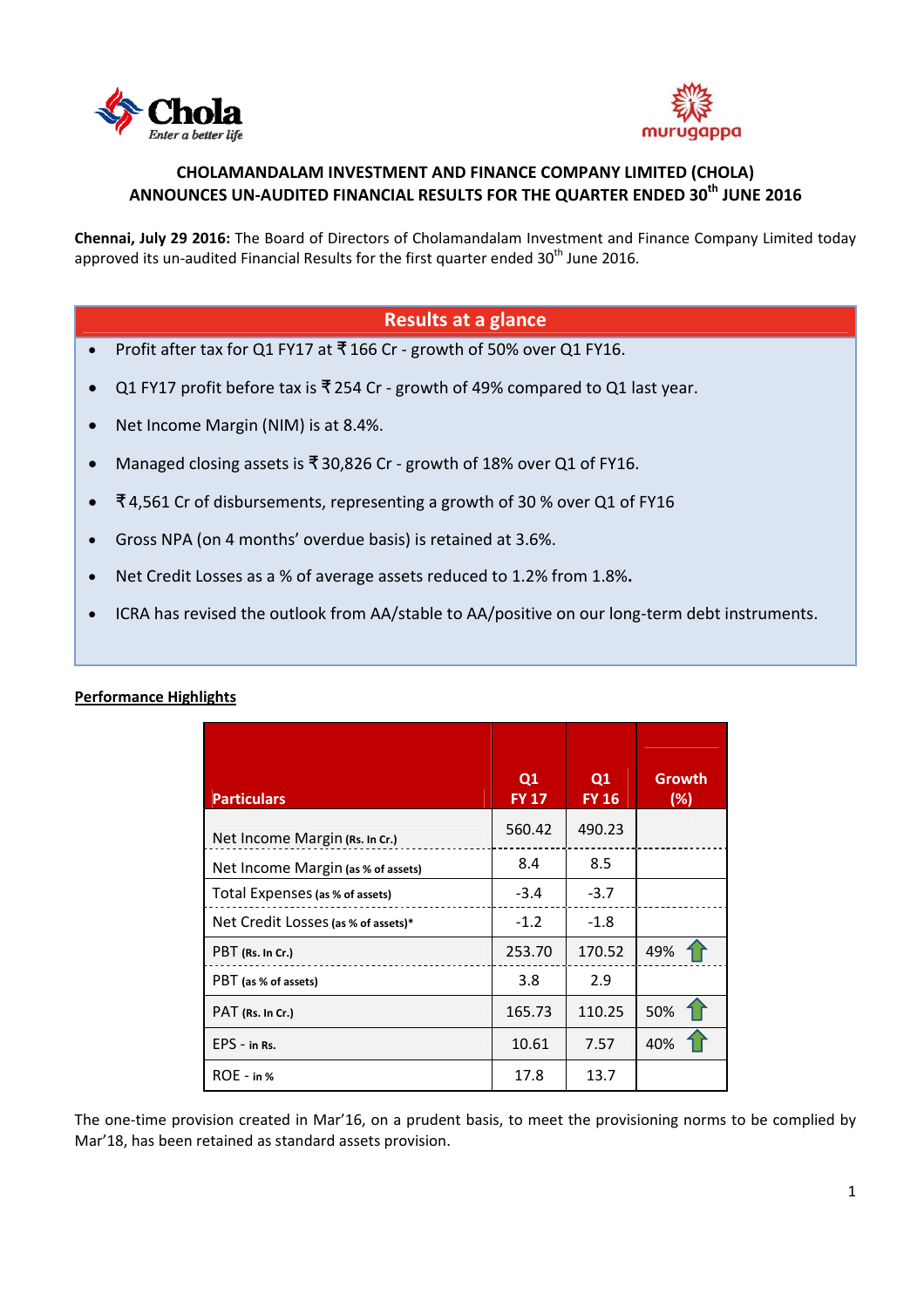



We disbursed ₹ 3,326 Cr in our Vehicle Finance business as against ₹ 2,588 Cr. in Q1 of FY16. This was a growth of 29%. Home Equity disbursements grew by 19%, from ₹ 831 Cr in Q1 FY16 to ₹ 991 Cr in Q1 FY17. Chola's aggregate disbursements for the quarter were ₹ 4,561 Cr as against ₹ 3,508 Cr in Q1 of FY16.

Chola's Net Income Margin (NIM) was 8.4% for the quarter, compared to 8.5% in the same quarter of last year.

We continue to enhance the focus on collections. The company was able to ride out the traditionally difficult first quarter, retaining the GNPA at 3.6% (at 4 months' overdue) and NNPA is 2.1%.

Chola's PBT‐ROTA for Q1 FY17 improved to 3.8% as against 2.9% in Q1 FY16.

#### **Capital Adequacy:**

The capital adequacy ratio (CAR) of the company was at 18.73% as against the regulatory requirement of 15%.

#### **Subsidiaries Performance:**

The subsidiaries Cholamandalam Securities Limited (CSEC), Cholamandalam Distribution Services Limited (CDSL) and White Data Systems India Private Limited (WDSI) together made a profit before tax of ₹ 2.05 Cr in Q1 FY17, as against ₹ 1.25 Cr in the same quarter last year.

#### **Consolidated Results:**

The consolidated profit after tax for Q1 is ₹167 Cr. as against ₹111 Cr. in Q1 of FY17, registering a growth of 50%.